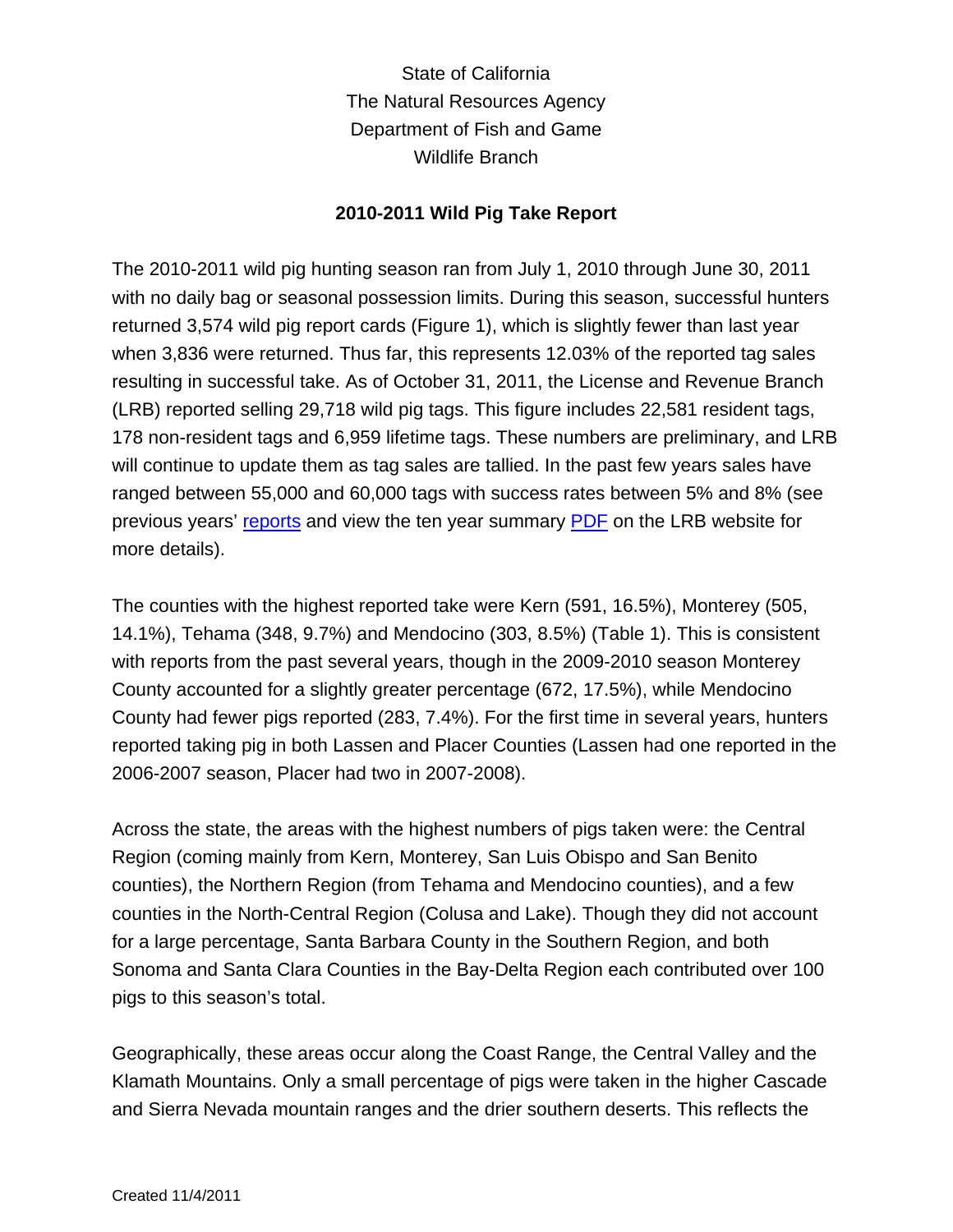required habitat elements for wild pigs – food (tubers, lush vegetation and acorns among many other items), water, shelter (shade trees and wallows) and space to perform all necessary life traits from feeding to breeding and rearing young.

The majority of pig were reported taken on private lands (93%), while public land accounted for 6% and the remaining 1% was not reported (Figure 2). Though wild pigs do utilize public lands they may do so less readily than private spaces for several reasons. These include hunting pressure on public land (both for pigs and for other species such as deer, bear and wild turkey) and the high quality habitat created by farmlands and privately managed wildlife areas. Since available water is an important component of wild pig habitat, some public lands may be less attractive to them than agricultural areas. In addition, many of the private lands offering pig hunts utilize guides who know the terrain and pigs' behavior well, and their ability to locate pigs on the property increases the success rate for hunters.

The methods of take reported for the 2010-2011 showed no major changes since recent seasons (see prior Wild Pig Take Reports). The most common method of take for wild pigs was rifle, which accounted for 87% of reported successes (Table 3). Archery was the second most common method with 6% of the harvest, while shotgun and pistol accounted for 2% each. Muzzleloaders made up 1% of this year's reported take, while crossbows were the reported method for 12 pigs, just 0.3% percent. Only 6% of hunters reported using dogs to harvest pigs, though 6% of returned tags were left blank in that regard (Figure 4).

The genders of harvested pigs were nearly equal, as is the usual trend, with slightly more male pigs reported (Figure 5). Male pigs accounted for 51% of the 2010-2011 harvest, while females were 47% and 2% of returned tags were blank or illegible. Though the trend of slightly higher male harvest over the last several years may indicate minor hunter selectivity, it is also possible that this is an artifact of behavioral differences between genders or merely random chance. Wild pig populations generally exhibit a gender ratio close to 50:50, because there is no known bias in birth ratio or juvenile survival.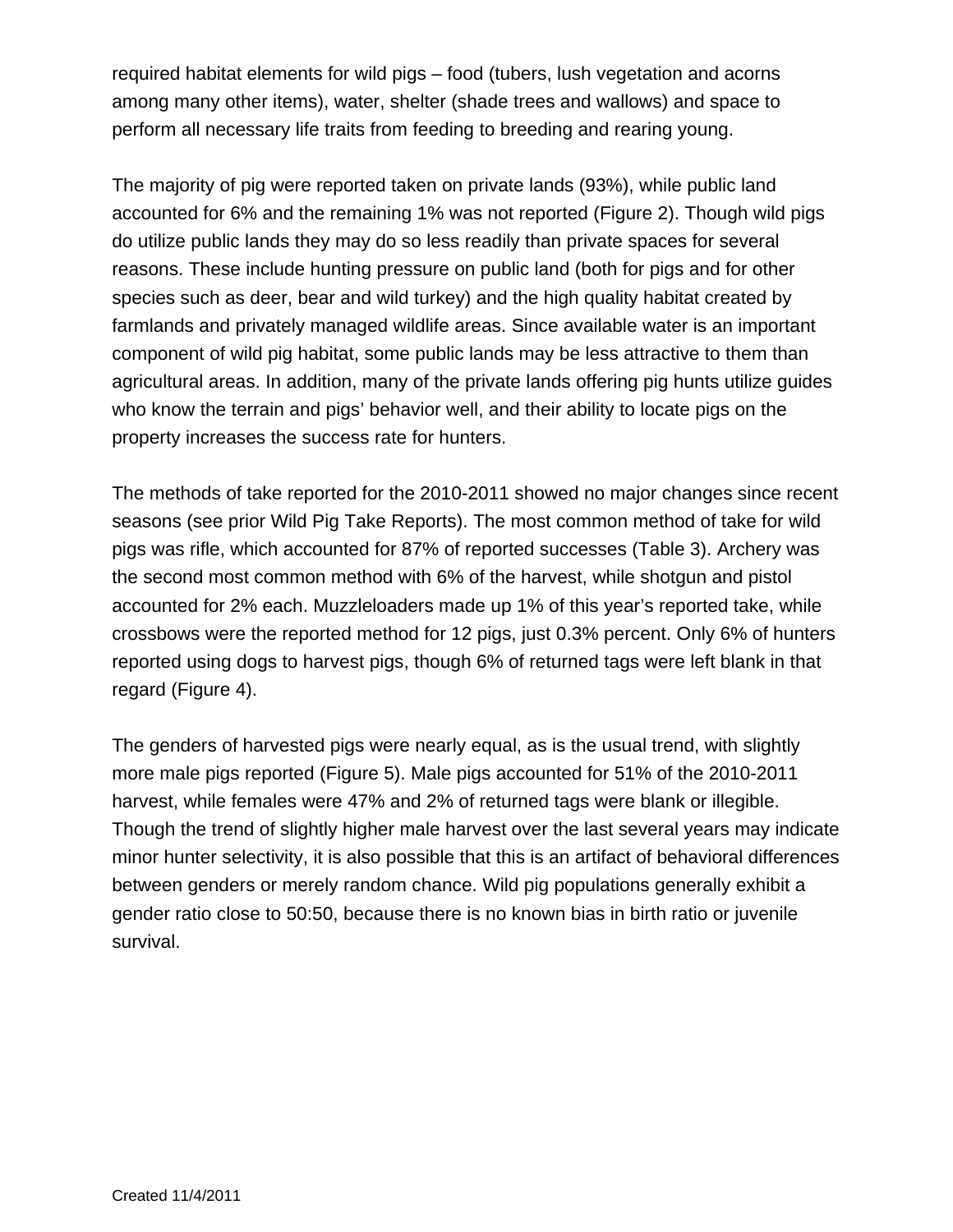

## **Figure 1. Annual California Wild Pig Take (2001-2011)**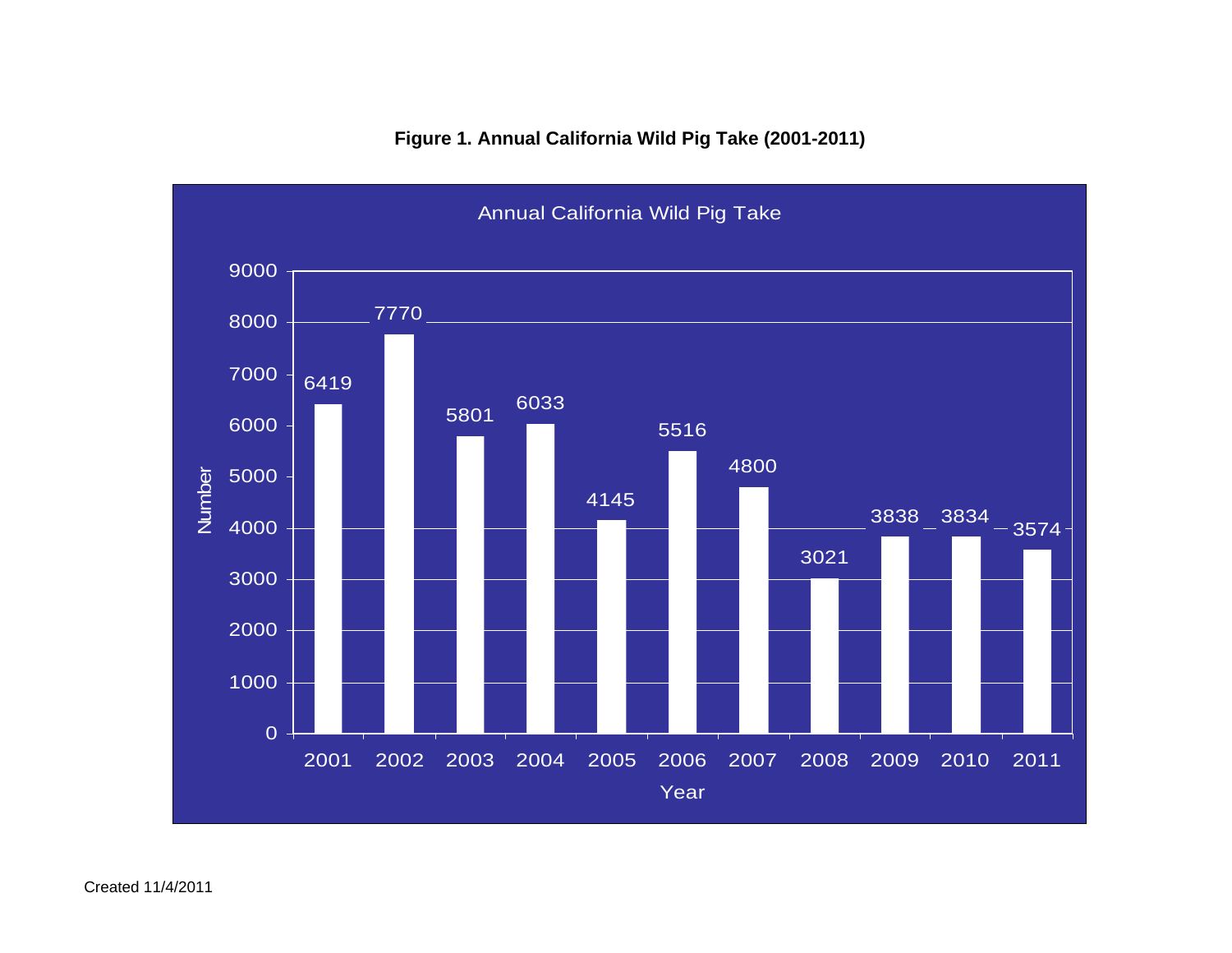|                 |                                   | <b>Percent of</b><br><b>Harvest</b> |                |                  | <b>Percent of</b> |
|-----------------|-----------------------------------|-------------------------------------|----------------|------------------|-------------------|
| County          | <b>Number</b><br><b>Harvested</b> |                                     | County         | <b>Number</b>    |                   |
|                 |                                   |                                     |                | <b>Harvested</b> | <b>Harvest</b>    |
| Kern            | 591                               | 16.54%                              | Solano         | 22               |                   |
| Monterey        | 505                               | 14.13%                              | Contra Costa   | 19               |                   |
| Tehama          | 348                               | 9.74%                               | Sutter         | 17               |                   |
| Mendocino       | 303                               | 8.48%                               | Alameda        | 16               |                   |
| San Luis Obispo | 272                               | 7.61%                               | Nevada         | 13               |                   |
| Sonoma          | 269                               | 7.53%                               | Kings          | 11               |                   |
| Santa Barbara   | 150                               | 4.20%                               | Yolo           | 11               |                   |
| Colusa          | 134                               | 3.75%                               | Los Angeles    | 10               |                   |
| San Benito      | 127                               | 3.55%                               | Trinity        | $\boldsymbol{9}$ |                   |
| Lake            | 116                               | 3.25%                               | San Diego      | 8                |                   |
| Santa Clara     | 114                               | 3.19%                               | <b>Butte</b>   | 5                |                   |
| Shasta          | 73                                | 2.04%                               | Santa Cruz     | 5                |                   |
| Glenn           | 63                                | 1.76%                               | Ventura        | $\sqrt{5}$       |                   |
| Fresno          | 58                                | 1.62%                               | San Bernardino | $\overline{4}$   |                   |
| Tulare          | 43                                | 1.20%                               | Calaveras      | 3                |                   |
| Napa            | 40                                | 1.12%                               | San Joaquin    | 3                |                   |
| Humboldt        | 38                                | 1.06%                               | Siskiyou       | 3                |                   |
| Merced          | 36                                | 1.01%                               | Placer         | $\overline{2}$   |                   |
| Stanislaus      | 33                                | 0.92%                               | Riverside      | $\overline{2}$   |                   |
| Madera          | 28                                | 0.78%                               | Yuba           | $\overline{2}$   |                   |
| Mariposa        | 23                                | 0.64%                               | Lassen         | $\mathbf{1}$     |                   |

## **Table 1. Wild Pig Take by County (2010 – 2011)**

**Unknown: 39 (1.09%) Total: 3, 574**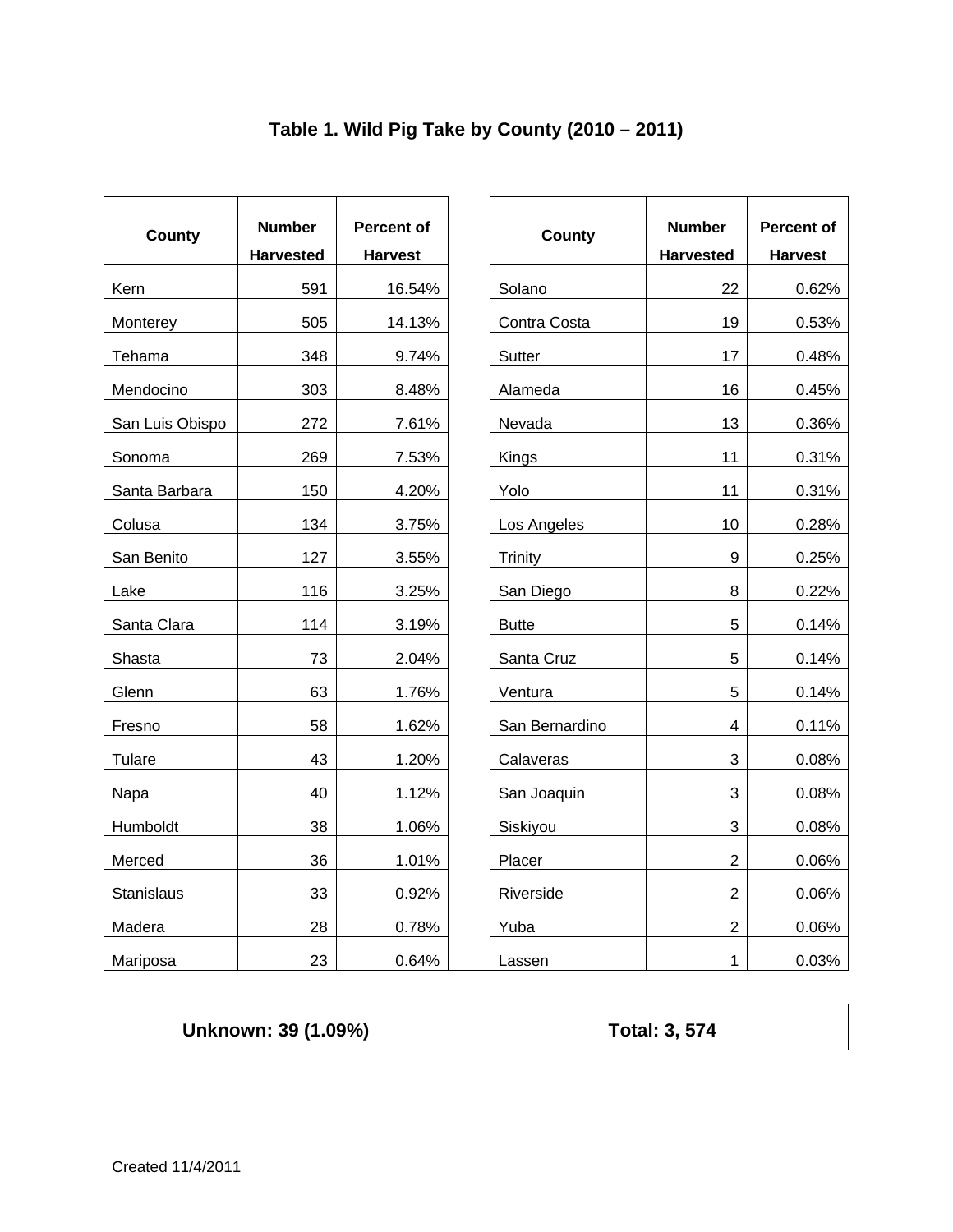**Figure 2. Wild Pig Take by Land Ownership (2010 – 2011)**



**Figure 3. Wild Pig Take by Method (2010 – 2011)**